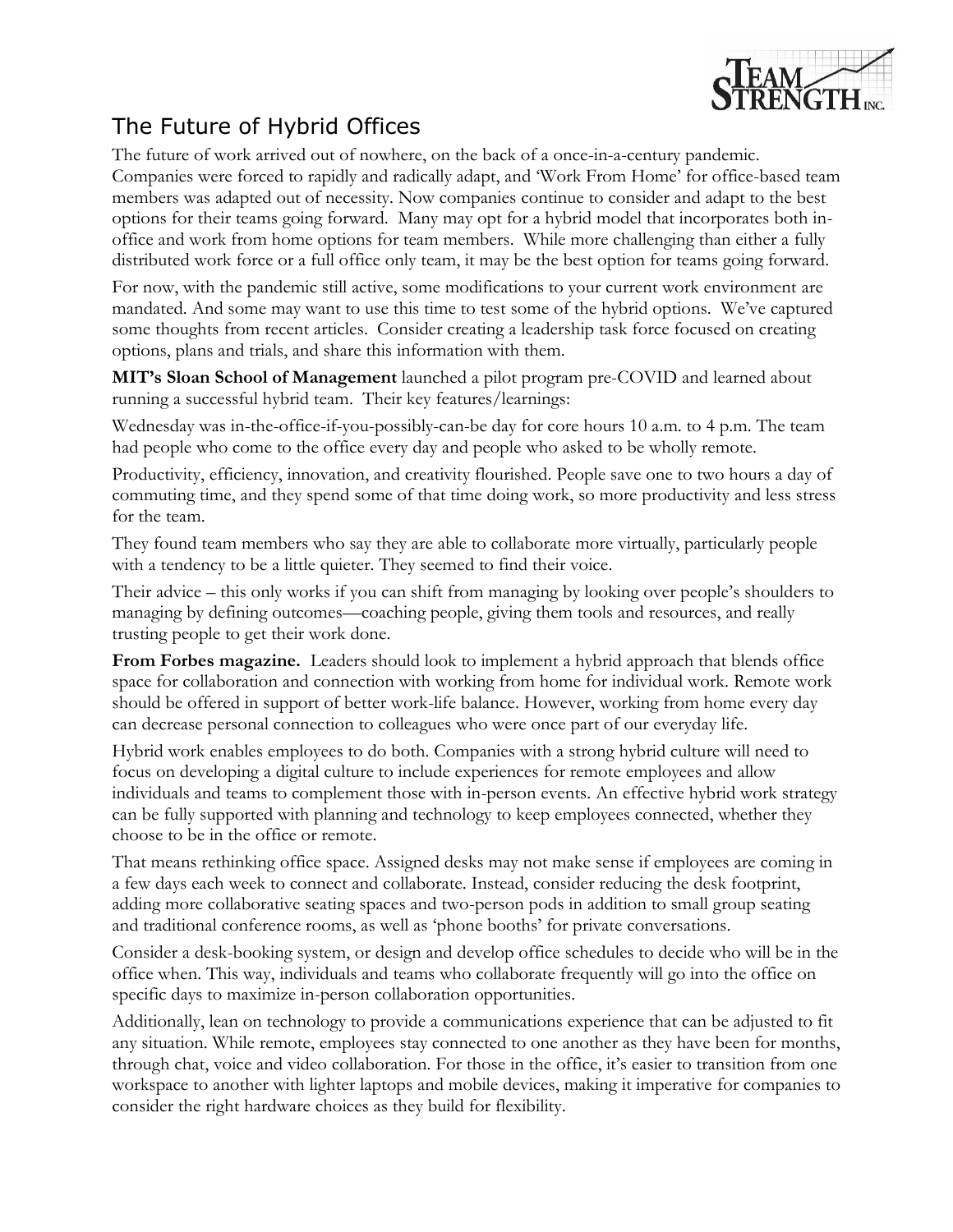A company's HQ can create a physical embodiment of the company's brand and values. Those who often support the success of brand development are the creatives, who may have a harder time working remotely long term. This kind of work relies on brainstorming with others and thrives on the connection to a company's people.

Technology, culture and company branding can thrive in a hybrid work model, creating a more wellrounded and productive workforce that ebbs and flows with the natural cycles of work and life.

**From the BBC - What hybrid work might look like.** Hybrid work tends to include more freedom around when to work as well as where. It generally grants more autonomy to employees to fit work around the rest of their lives, rather than structuring other parts of a weekday around hours logged in an office. Ideally, it's the best of both worlds: structure and sociability on one hand, and independence and flexibility on the other.

A common procedure of existing hybrid companies, accelerated since the pandemic started, is to designate certain days for in-office meetings and collaboration, and remote days for work involving individual focus. Physical presence might be required for orientations, team-building and project kick-offs, but not necessarily for other work. "We try to use home working days less for video sessions and more for the tasks that require concentration. A task that may take several hours in the office may be completed in just an hour or two at home," says Baruch Silverman, founder of personal finance website The Smart Investor. His LA based company went hybrid in June. The company aims for sharing and synchronization on days when employees come into the office.

Search engine optimization agency NOVOS moved to We Membership, "where employees can work from home most of the time but are allocated each a monthly budget to spend on booking workspace," NOVOS CEO Antonio Wedral explains. Pre-pandemic, most employees were based in London, but recent hires have been as far away as Poland. Staff can use the We Membership credits at any eligible location. "This has worked very well so far, with many enjoying seeing everyone again, the flexibility, and it is much cheaper than a physical office that we wouldn't be using properly now anyway," says Wedral.

Nicholas Bloom, a Stanford University economics professor with expertise in remote work, believes that once the pandemic subsides, working from home two days a week will be optimal for balancing collaborative and quiet work, while benefitting from the reduced stress of less commuting.

From Inc. Magazine. The most effective remote and hybrid teams are the ones committed to going beyond collaboration. A "we will go higher together" attitude toward the mission and with one another, matched by distinct co-elevating practices that enhance performance.

**Agility.** Agile management replaces annual planning and long, painful meetings with weekly or monthly sprints. In these sprints, teams focus on one or two projects at a time. Every critical functional area of the business knows what the outcomes are for the week. Every team does daily standups called scrums, in which everyone answers three questions: What have I done? What are the challenges I need help with? What am I doing next? Quick, effective decision-making becomes the norm, just as it has become the norm during the pandemic. Let's make sure it sticks.

A high-return practice: Adopt weekly or monthly sprints. Agree as a team what to prioritize, and assess as a team if things are off track. Shift the focus from process to delivering on customer value. The right decisions are the ones made at the level where things get done.

**Co-Creation.** Using the psychological safety of Zoom breakout rooms, leaders can foster more risktaking to replace monotonous report-outs. Too many big discussions about process innovation or identifying new markets become one-way affairs, with leaders asking and answering all the questions. Don't think of yourself as the center of your team. Your job is to ask the smart questions, and to